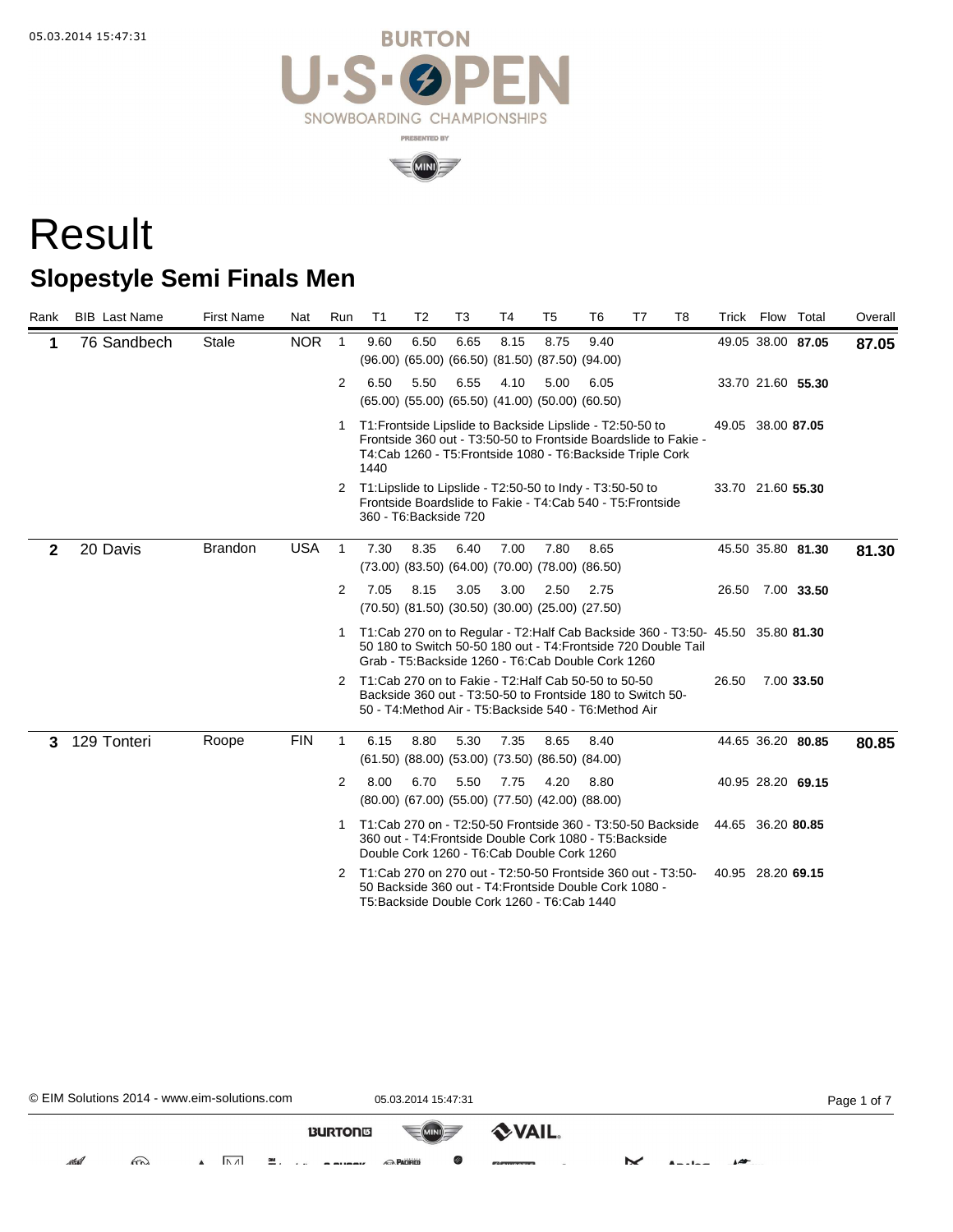| Rank           | <b>BIB</b> Last Name                         | <b>First Name</b>   | Nat        | Run            | T <sub>1</sub>                                                                                                      | T2                  | T3   | T4          | T5                                                                                                                                                                        | T6   | T7 | T8 | Trick             | Flow              | Total             | Overall     |
|----------------|----------------------------------------------|---------------------|------------|----------------|---------------------------------------------------------------------------------------------------------------------|---------------------|------|-------------|---------------------------------------------------------------------------------------------------------------------------------------------------------------------------|------|----|----|-------------------|-------------------|-------------------|-------------|
| 4              | 29 Mack                                      | Kyle                | <b>USA</b> | $\mathbf{1}$   | 7.80                                                                                                                | 9.15                | 6.45 | 6.10        | 7.00<br>(78.00) (91.50) (64.50) (61.00) (70.00) (77.50)                                                                                                                   | 7.75 |    |    |                   |                   | 44.25 32.80 77.05 | 77.05       |
|                |                                              |                     |            | $\overline{2}$ | 7.85<br>$(78.50)$ $(10.00)$ $(0.00)$ $(0.00)$                                                                       | 1.00                | 0.00 | 0.00        | 0.00<br>$(0.00)$ $(0.50)$                                                                                                                                                 | 0.05 |    |    | 8.90              |                   | 3.00 11.90        |             |
|                |                                              |                     |            |                | 1 T1: Backside Lipslide - T2: Backside Tailslide to Frontside<br><b>Cork 1080</b>                                   |                     |      |             | Boardslide - T3:50-50 to Frontside 180 to TailPress - T4:Cab<br>900 - T5: Backside Double Cork 1260 - T6: Backside Double                                                 |      |    |    | 44.25 32.80 77.05 |                   |                   |             |
|                |                                              |                     |            | 2              | T1: Gap to Backside Lipslide - T2: Tailslide to Switch Frontside<br>T6: Frontside 180 Stiffy                        |                     |      |             | Boardslide to Regular - T3: - T4: - T5: Mute Stiffy -                                                                                                                     |      |    |    | 8.90              |                   | 3.00 11.90        |             |
| 5              | 81 Nicholson                                 | Tyler               | CAN        | $\mathbf{1}$   | 7.00                                                                                                                | 7.30                | 5.15 | 8.10        | 7.95<br>$(70.00)$ $(73.00)$ $(51.50)$ $(81.00)$ $(79.50)$ $(77.50)$                                                                                                       | 7.75 |    |    |                   |                   | 43.25 33.00 76.25 | 76.25       |
|                |                                              |                     |            | $\overline{2}$ | 7.00                                                                                                                | 7.75                | 5.15 | 8.30        | 7.90<br>(70.00) (77.50) (51.50) (83.00) (79.00) (25.00)                                                                                                                   | 2.50 |    |    | 38.60             |                   | 8.00 46.60        |             |
|                |                                              |                     |            |                | 1 T1: Cab 270 on 270 out - T2: Tailslide to Tailslide 270 out -                                                     |                     |      |             | T3:50-50 to Frontside Boardslide to Fakie - T4:Cab 1260 -<br>T5: Backside Double Cork 1080 - T6: Frontside 1080                                                           |      |    |    | 43.25 33.00 76.25 |                   |                   |             |
|                |                                              |                     |            | 2              | T1:Cab 270 on 270 out - T2:Tailslide to Boardslide 270 out -<br>Double Cork 1080 - T6: Frontside 1440               |                     |      |             | T3:50-50 to Backside 180 out - T4:Cab 1260 - T5:Backside                                                                                                                  |      |    |    | 38.60             |                   | 8.00 46.60        |             |
| 6              | 25 Toutant                                   | Sebastien           | CAN        | $\mathbf{1}$   | 6.00                                                                                                                | 5.30                | 4.30 | 8.15        | 8.30<br>$(60.00)$ $(53.00)$ $(43.00)$ $(81.50)$ $(83.00)$ $(78.00)$                                                                                                       | 7.80 |    |    |                   |                   | 39.85 25.20 65.05 | 75.70       |
|                |                                              |                     |            | $\overline{2}$ | 7.85                                                                                                                | 7.15                | 4.50 | 8.35        | 8.45<br>(78.50) (71.50) (45.00) (83.50) (84.50) (82.00)                                                                                                                   | 8.20 |    |    |                   | 44.50 31.20 75.70 |                   |             |
|                |                                              |                     |            | 1              | T1: Backside 270 Lipslide - T2: Boardslide to Boardslide -                                                          |                     |      |             | T3:50-50 Backside 180 out - T4:Cab 1260 - T5:Frontside<br>Double Cork 1080 - T6: Backside Double Cork 1080                                                                |      |    |    | 39.85 25.20 65.05 |                   |                   |             |
|                |                                              |                     |            | 2              | T1:Backside 270 on - T2:Boardslide to Boardslide - T3:50-50<br>1080 - T6: Backside Double Cork 1080                 |                     |      |             | Backside 180 out - T4: Cab 1260 - T5: Frontside Double Cork                                                                                                               |      |    |    | 44.50 31.20 75.70 |                   |                   |             |
| $\overline{7}$ | 34 Sharpe                                    | Darcy               | CAN        | $\overline{1}$ | 9.05                                                                                                                | 6.50                | 6.25 | 6.40        | 5.80<br>$(90.50)$ $(65.00)$ $(62.50)$ $(64.00)$ $(58.00)$ $(80.00)$                                                                                                       | 8.00 |    |    |                   |                   | 42.00 29.40 71.40 | 74.85       |
|                |                                              |                     |            | 2              | 8.00                                                                                                                | 7.30                | 6.85 | 6.90        | 7.25<br>(80.00) (73.00) (68.50) (69.00) (72.50) (81.50)                                                                                                                   | 8.15 |    |    |                   | 44.45 30.40 74.85 |                   |             |
|                |                                              |                     |            | 1              | T1: Tailslide to Tailslide 270 out - T2: Frontside Boardslide to                                                    |                     |      |             | Frontside Boardslide to Fakie - T3: Switch 50-50 to Melon<br>Grab - T4: Switch Backside 900 - T5: Backside Double Cork<br>1080 - T6: Frontside Double Cork 1080 Nose Grab |      |    |    | 42.00 29.40 71.40 |                   |                   |             |
|                |                                              |                     |            | 2              | T1:Boardslide to Tailslide 270 out - T2:Frontside Boardslide to 44.45 30.40 74.85<br>T6: Frontside Double Cork 1080 |                     |      |             | Frontside Boardslide - T3: Frontside Boardslide 450 out -<br>T4: Switch Backside 900 - T5: Backside Double Cork 1080 -                                                    |      |    |    |                   |                   |                   |             |
| 8              | 56 Parrot                                    | Maxence             | CAN        | $\overline{1}$ | 6.80                                                                                                                | 4.90                | 4.40 | 7.35        | 7.90<br>(68.00) (49.00) (44.00) (73.50) (79.00) (36.00)                                                                                                                   | 3.60 |    |    |                   |                   | 34.95 18.40 53.35 | 74.30       |
|                |                                              |                     |            | 2              | 7.15                                                                                                                | 5.60                | 3.05 | 7.55        | 8.20<br>$(71.50)$ $(56.00)$ $(30.50)$ $(75.50)$ $(82.00)$ $(91.50)$                                                                                                       | 9.15 |    |    |                   | 40.70 33.60 74.30 |                   |             |
|                |                                              |                     |            |                | 1 T1:Cab 270 on 270 out - T2: Frontside Boardslide to Frontside<br><b>Cork 1260</b>                                 |                     |      |             | Boardslide - T3:50-50 Backside 180 out - T4:Cab Double Cork<br>1260 - T5: Frontside Double Cork 1080 - T6: Backside Double                                                |      |    |    | 34.95 18.40 53.35 |                   |                   |             |
|                |                                              |                     |            |                | 2 T1:Cab 270 on 270 out - T2: Frontside Boardslide to Frontside 40.70 33.60 74.30                                   |                     |      |             | Boardslide - T3: Tailslide 450 out - T4: Cab Double Cork 1260 -<br>T5: Frontside Double Cork 1080 - T6: Backside Triple Cork 1440                                         |      |    |    |                   |                   |                   |             |
|                | © EIM Solutions 2014 - www.eim-solutions.com |                     |            |                |                                                                                                                     | 05.03.2014 15:47:31 |      |             |                                                                                                                                                                           |      |    |    |                   |                   |                   | Page 2 of 7 |
|                |                                              |                     |            | <b>BURTONS</b> |                                                                                                                     |                     |      | <b>VAIL</b> |                                                                                                                                                                           |      |    |    |                   |                   |                   |             |
|                | Fra<br>stilal                                | $ \Lambda \Lambda $ |            |                | <b>RACIFICO</b>                                                                                                     |                     |      |             |                                                                                                                                                                           |      | ⋉  |    |                   |                   |                   |             |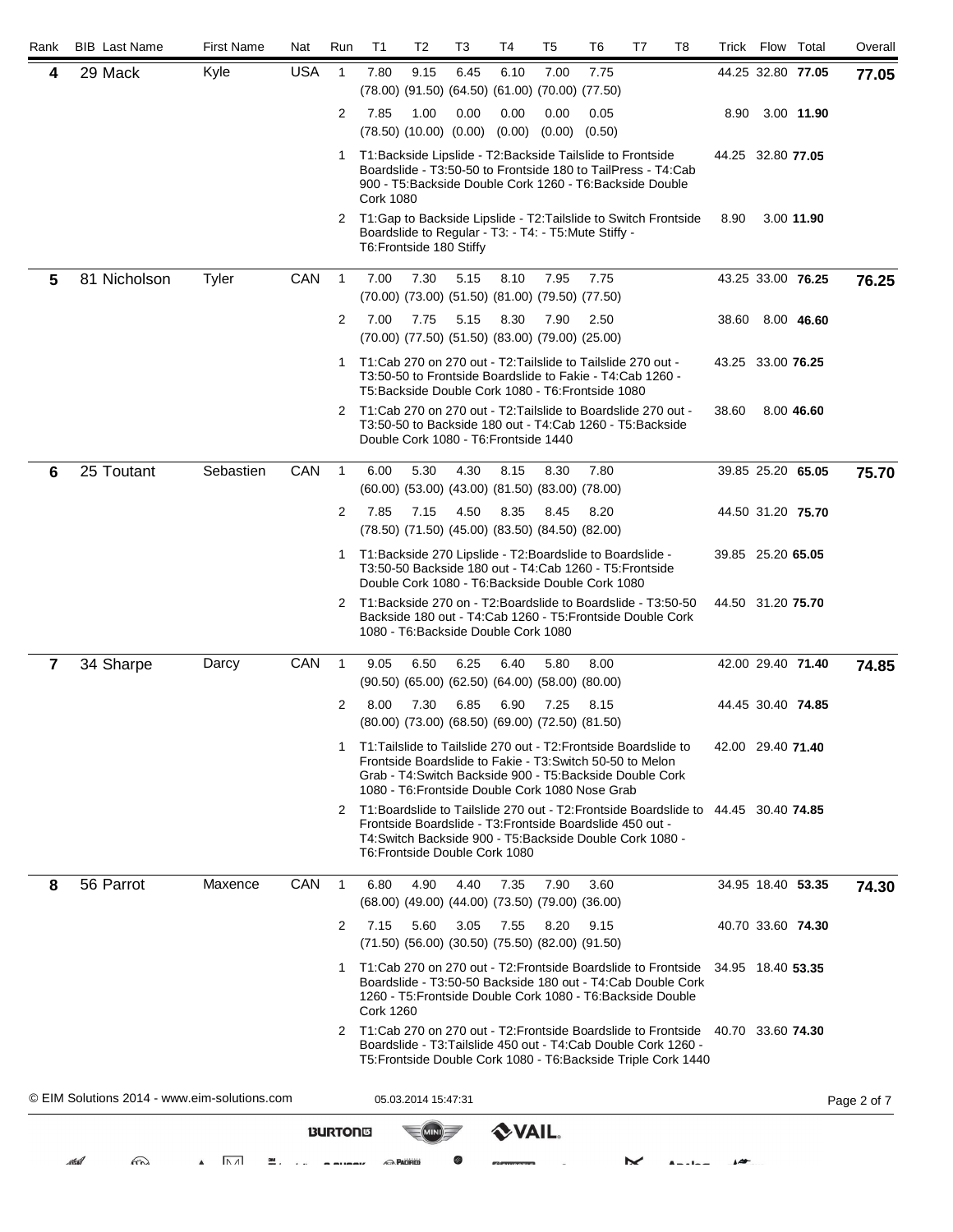| Rank | <b>BIB</b> Last Name                         | <b>First Name</b>             | Nat        | Run            | T <sub>1</sub>                                                                      | T2                  | T3                                     | Τ4          | T5                                                                                                                       | T6   | T7                | T8 |                   | Trick Flow Total  |                   | Overall     |
|------|----------------------------------------------|-------------------------------|------------|----------------|-------------------------------------------------------------------------------------|---------------------|----------------------------------------|-------------|--------------------------------------------------------------------------------------------------------------------------|------|-------------------|----|-------------------|-------------------|-------------------|-------------|
| 9    | 100 McMorris                                 | Mark                          | CAN        | $\mathbf{1}$   | 7.45                                                                                | 5.60                | 7.00                                   | 6.40        | 8.45<br>(74.50) (56.00) (70.00) (64.00) (84.50) (85.50)                                                                  | 8.55 |                   |    |                   |                   | 43.45 30.20 73.65 | 73.85       |
|      |                                              |                               |            | 2              | 7.35                                                                                | 4.95                | 5.50                                   | 6.70        | 8.45<br>(73.50) (49.50) (55.00) (67.00) (84.50) (91.00)                                                                  | 9.10 |                   |    |                   |                   | 42.05 31.80 73.85 |             |
|      |                                              |                               |            | 1              | T1:Cab 270 on 270 out - T2:Boardslide to Boardslide to<br>1080                      |                     |                                        |             | Fakie - T3: Switch Boardslide 270 out - T4: Cab 900 -<br>T5: Frontside Double Cork 1080 - T6: Backside Double Cork       |      |                   |    |                   | 43.45 30.20 73.65 |                   |             |
|      |                                              |                               |            | 2              | T1:Cab 270 on 270 out - T2:Boardslide to Boardslide to<br><b>Cork 1440</b>          |                     |                                        |             | Fakie - T3: Switch Tailslide 270 out - T4: Cab Double Cork<br>900 - T5: Frontside Double Cork 1080 - T6: Backside Triple |      |                   |    | 42.05 31.80 73.85 |                   |                   |             |
| 10   | 33 Ulsletten                                 | Emil                          | <b>NOR</b> | $\overline{1}$ | 6.70                                                                                | 6.50                | 4.35                                   | 7.35        | 9.05<br>$(67.00)$ $(65.00)$ $(43.50)$ $(73.50)$ $(90.50)$ $(75.00)$                                                      | 7.50 |                   |    |                   |                   | 41.45 30.60 72.05 | 72.05       |
|      |                                              |                               |            | 2              | 6.55                                                                                | 6.35                | 3.50                                   | 7.00        | 2.00<br>(65.50) (63.50) (35.00) (70.00) (20.00) (12.50)                                                                  | 1.25 |                   |    | 26.65             |                   | 8.00 34.65        |             |
|      |                                              |                               |            | $\mathbf{1}$   | T1: Gap to Frontside Lipslide 270 out - T2: 50-50 Gap to<br>T6: Frontside 1080      |                     |                                        |             | Frontside 360 out - T3:50-50 Backside 180 out - T4:Cab<br>Double Cork 1080 - T5: Switch Backside Double Cork 1260 -      |      |                   |    | 41.45 30.60 72.05 |                   |                   |             |
|      |                                              |                               |            | 2              | T1: Lipslide 270 out - T2:50-50 Frontside 360 Indy out - T3:50-                     |                     |                                        |             | 50 Backside 180 Japan out - T4: Cab Double Cork 1080 -<br>T5: Switch Backside 1260 - T6: Straight Air                    |      |                   |    | 26.65             |                   | 8.00 34.65        |             |
| 11   | 31 Ostreng                                   | Aleksander                    | <b>NOR</b> | $\overline{1}$ | 7.40                                                                                | 3.40                | 4.00                                   | 5.55        | 7.15<br>$(74.00)$ $(34.00)$ $(40.00)$ $(55.50)$ $(71.50)$ $(25.00)$                                                      | 2.50 |                   |    | 30.00             |                   | 8.00 38.00        | 69.50       |
|      |                                              |                               |            | 2              | 8.50                                                                                | 4.20                | 6.55                                   | 7.35        | 7.00<br>(85.00) (42.00) (65.50) (73.50) (70.00) (81.00)                                                                  | 8.10 |                   |    |                   |                   | 41.70 27.80 69.50 |             |
|      |                                              |                               |            | 1              | T1: Switch Lipslide to Regular - T2: Boardslide to Boardslide -<br>T6:Backside 1260 |                     |                                        |             | T3:50-50 Backside 180 out - T4:Cab 900 - T5: Frontside 1080 -                                                            |      |                   |    | 30.00             |                   | 8.00 38.00        |             |
|      |                                              |                               |            | 2              | T1: Switch Boardslide to Frontside Boardslide - T2: Tailslide to                    |                     | T5: Frontside 1080 - T6: Backside 1260 |             | Tailslide - T3:50-50 to Backside 180 Japan - T4:Cab 1260 -                                                               |      |                   |    | 41.70 27.80 69.50 |                   |                   |             |
| 12   | 120 Badertscher                              | Ulrik                         | <b>NOR</b> | $\overline{1}$ | 3.80                                                                                | 7.35                | 7.25                                   | 6.90        | 2.00<br>$(38.00)$ $(73.50)$ $(72.50)$ $(69.00)$ $(20.00)$ $(62.00)$                                                      | 6.20 |                   |    | 33.50             |                   | 9.00 42.50        | 67.60       |
|      |                                              |                               |            | 2              | 6.00                                                                                | 7.00                | 7.00                                   | 7.05        | 7.70<br>(60.00) (70.00) (70.00) (70.50) (77.00) (74.50)                                                                  | 7.45 |                   |    |                   |                   | 42.20 25.40 67.60 |             |
|      |                                              |                               |            | 1              | T1:Backside 270 on - T2:50-50 to Frontflip - T3:Backside<br>1080 - T6:              |                     |                                        |             | Tailslide to 270 out - T4: Backside Rodeo 900 - T5: Frontside                                                            |      |                   |    | 33.50             |                   | 9.00 42.50        |             |
|      |                                              |                               |            | 2              | T1: Backside 270 to Boardslide - T2:50-50 to Frontflip -                            |                     | T5:Cab 1260 - T6:Backside 1080         |             | T3: Backside Tailslide 270 out - T4: Backside 900 Mute Grab -                                                            |      |                   |    |                   | 42.20 25.40 67.60 |                   |             |
| 13   | 105 Piiroinen                                | Peetu                         | <b>FIN</b> | $\mathbf{1}$   | 6.65                                                                                | 6.05                | 6.90                                   | 7.30        | 8.10<br>(66.50) (60.50) (69.00) (73.00) (81.00) (54.50)                                                                  | 5.45 |                   |    |                   |                   | 40.45 27.00 67.45 | 67.45       |
|      |                                              |                               |            | 2              | 6.65                                                                                | 6.40                | 6.55                                   | 6.00        | 7.20<br>(66.50) (64.00) (65.50) (60.00) (72.00) (71.50)                                                                  | 7.15 |                   |    |                   |                   | 39.95 27.40 67.35 |             |
|      |                                              |                               |            |                | 1 T1:Cab 270 on 270 out - T2:50-50 to Backside 180 out -                            |                     |                                        |             | T3: Half Cab to 50-50 Backside 360 out - T4: Double Backside<br>Rodeo 900 - T5: Switch Backside 1080 - T6: Cab 1080      |      |                   |    |                   | 40.45 27.00 67.45 |                   |             |
|      |                                              |                               |            | 2              | T1:Cab 270 on 270 out - T2:50-50 to Backside 180 out -                              |                     |                                        |             | T3: Half Cab 50-50 Backside 360 out - T4: Backside Double<br>Rodeo 900 - T5: Switch Backside 1080 - T6: Cab 1260         |      |                   |    |                   | 39.95 27.40 67.35 |                   |             |
|      | © EIM Solutions 2014 - www.eim-solutions.com |                               |            |                |                                                                                     | 05.03.2014 15:47:31 |                                        |             |                                                                                                                          |      |                   |    |                   |                   |                   | Page 3 of 7 |
|      |                                              |                               |            | <b>BURTONS</b> |                                                                                     |                     |                                        | <b>VAIL</b> |                                                                                                                          |      |                   |    |                   |                   |                   |             |
|      | m<br>ma                                      | $\overline{ \Lambda\Lambda }$ |            |                | <b>RACIFICO</b>                                                                     |                     |                                        |             |                                                                                                                          |      | $\mathbf{\times}$ |    |                   |                   |                   |             |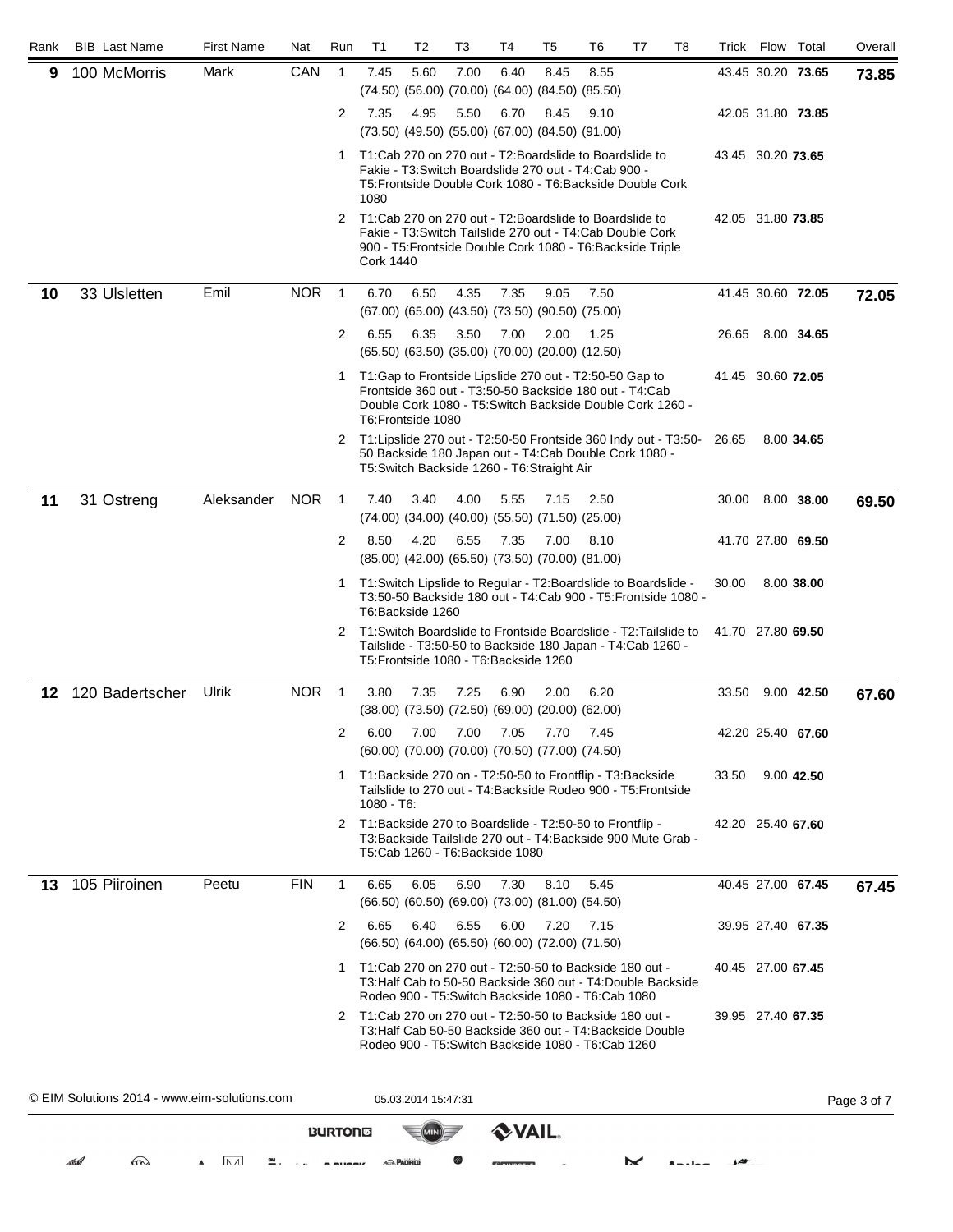| Rank | <b>BIB</b> Last Name                         | <b>First Name</b>       | Nat        | Run            | T <sub>1</sub>                                                                             | T <sub>2</sub>      | T3                             | Τ4           | T <sub>5</sub>                                                      | T <sub>6</sub>                                                                                                      | T7         | T8 |       | Trick Flow Total  |                   | Overall     |
|------|----------------------------------------------|-------------------------|------------|----------------|--------------------------------------------------------------------------------------------|---------------------|--------------------------------|--------------|---------------------------------------------------------------------|---------------------------------------------------------------------------------------------------------------------|------------|----|-------|-------------------|-------------------|-------------|
| 14   | 30 Baden                                     | Nikolas                 | <b>USA</b> | $\mathbf{1}$   | 6.65                                                                                       | 4.85                | 4.25                           | 7.60         | 3.10<br>(66.50) (48.50) (42.50) (76.00) (31.00) (71.00)             | 7.10                                                                                                                |            |    |       |                   | 33.55 12.00 45.55 | 67.05       |
|      |                                              |                         |            | $\overline{2}$ | 6.45                                                                                       | 4.50                | 4.25                           | 7.05         | 7.60<br>(64.50) (45.00) (42.50) (70.50) (76.00) (80.00)             | 8.00                                                                                                                |            |    |       | 37.85 29.20 67.05 |                   |             |
|      |                                              |                         |            |                | 1 T1:Cab 270 on to Regular - T2:Backside Tailslide Frontside<br>1080                       |                     |                                |              |                                                                     | 270 out - T3:50-50 to Backside 180 out - T4:Cab 900 -<br>T5: Frontside Double Cork 1080 - T6: Backside Double Cork  |            |    |       | 33.55 12.00 45.55 |                   |             |
|      |                                              |                         |            | 2              | T1:Cab 270 on to Regular - T2:Tailslide to Tailslide 270 out -<br>1080 Melon to Tail Grab  |                     |                                |              |                                                                     | T3:50-50 Backside 180 out - T4:Cab 900 off the Toes -<br>T5: Frontside Double Cork 1080 - T6: Backside Double Cork  |            |    |       | 37.85 29.20 67.05 |                   |             |
| 15   | 27 Smits                                     | Seppe                   | <b>BEL</b> | $\mathbf{1}$   | 6.00                                                                                       | 3.15                | 4.25                           | 6.80         | 8.45<br>$(60.00)$ $(31.50)$ $(42.50)$ $(68.00)$ $(84.50)$ $(84.50)$ | 8.45                                                                                                                |            |    |       |                   | 37.10 26.00 63.10 | 63.10       |
|      |                                              |                         |            | 2              | 5.80                                                                                       | 6.55                | 4.50                           | 1.00         | 0.00<br>$(58.00)$ $(65.50)$ $(45.00)$ $(10.00)$ $(0.00)$ $(0.00)$   | 0.00                                                                                                                |            |    |       | 17.85 6.00 23.85  |                   |             |
|      |                                              |                         |            | 1              | T1:Cab 270 on to Regular - T2:50-50 180 to 50-50 - T3:Switch 37.10 26.00 63.10             |                     | 1260 - T6: Cab 1260 Melon Grab |              |                                                                     | Tailslide 270 out - T4: Switch Backside 900 - T5: Backside                                                          |            |    |       |                   |                   |             |
|      |                                              |                         |            | 2              | T1:Cab 270 Lipslide to Regular - T2:50-50 Frontside 180 to<br>Backside 1080 - T5: - T6:    |                     |                                |              |                                                                     | Switch 50-50 - T3: Switch Tailslide 270 out - T4: Switch                                                            |            |    | 17.85 |                   | 6.00 23.85        |             |
| 16   | 99 Kadono                                    | Yuki                    | <b>JPN</b> | $\mathbf{1}$   | 7.40                                                                                       | 6.55                | 7.55                           | 8.05         | 8.20<br>(74.00) (65.50) (75.50) (80.50) (82.00) (30.00)             | 3.00                                                                                                                |            |    |       |                   | 40.75 12.00 52.75 | 62.65       |
|      |                                              |                         |            | $\overline{2}$ | 7.35                                                                                       | 3.55                | 7.10                           | 6.95         | 8.20<br>(73.50) (35.50) (71.00) (69.50) (82.00) (85.00)             | 8.50                                                                                                                |            |    |       | 41.65 21.00 62.65 |                   |             |
|      |                                              |                         |            | 1              | T1:Cab 270 on 270 out - T2:50-50 to Frontside 360 Tail Grab<br>T6:Backside 1260            |                     |                                |              |                                                                     | out - T3: Frontside Boardslide to Frontside Boardslide to<br>Fakie - T4: Cab Double Cork 900 - T5: Frontside 1080 - |            |    |       | 40.75 12.00 52.75 |                   |             |
|      |                                              |                         |            | 2              | T1:Cab 270 on 270 out - T2:50-50 Frontside 360 out -                                       |                     | T6: Backside Double Cork 1080  |              |                                                                     | T3: Frontside Boardslide to Frontside Boardslide to Fakie -<br>T4:Cab Double Underflip 900 - T5:Frontside 1080 -    |            |    |       | 41.65 21.00 62.65 |                   |             |
| 17   | 61 Bergrem                                   | Torgeir                 | <b>NOR</b> | $\overline{1}$ | 7.05                                                                                       | 5.60                | 7.60                           | 8.50         | 3.70<br>$(70.50)$ $(56.00)$ $(76.00)$ $(85.00)$ $(37.00)$ $(72.50)$ | 7.25                                                                                                                |            |    |       |                   | 39.70 22.00 61.70 | 61.70       |
|      |                                              |                         |            | 2              | 7.05                                                                                       | 8.30                | 6.80                           | 4.35         | 3.70<br>$(70.50)$ $(83.00)$ $(68.00)$ $(43.50)$ $(37.00)$ $(20.00)$ | 2.00                                                                                                                |            |    |       | 32.20 8.00 40.20  |                   |             |
|      |                                              |                         |            | 1.             | T1:Cab 270 on 270 out - T2:50-50 to 50-50 to Backside 180                                  |                     |                                |              |                                                                     | out - T3: Switch Frontside Tailslide 270 out - T4: Cab 1260 -<br>T5: Frontside 1080 - T6: Backside Double Cork 1080 |            |    |       | 39.70 22.00 61.70 |                   |             |
|      |                                              |                         |            | 2              | T1:Cab 270 on 270 out - T2:NosePress to NosePress to                                       |                     |                                |              |                                                                     | Fakie - T3: Switch Tailslide 270 out - T4: Cab 1260 -<br>T5: Frontside 360 - T6: Backside Triple Cork 1440          |            |    | 32.20 |                   | 8.00 40.20        |             |
| 18   | 52 Richenberg                                | <b>Brage</b>            | <b>NOR</b> | $\overline{1}$ | 5.65                                                                                       | 7.40                | 5.65                           | 7.80         | 6.20<br>$(56.50)$ $(74.00)$ $(56.50)$ $(78.00)$ $(62.00)$ $(75.50)$ | 7.55                                                                                                                |            |    |       | 40.25 20.40 60.65 |                   | 60.65       |
|      |                                              |                         |            | 2              | 5.40                                                                                       | 7.25                | 5.50                           | 1.00         | 0.00<br>(54.00) (72.50) (55.00) (10.00) (0.00) (45.00)              | 4.50                                                                                                                |            |    | 23.65 |                   | 6.00 29.65        |             |
|      |                                              |                         |            | 1              | T1:Switch Backside 270 to Boardslide - T2:Tailslide to                                     |                     |                                |              | 1260 - T5: Double Backflip - T6: Frontside 1080                     | Tailslide 270 out - T3: Noseslide Pretzel - T4: Switch Backside                                                     |            |    |       | 40.25 20.40 60.65 |                   |             |
|      |                                              |                         |            | 2              | T1: Switch Backside 270 on 270 out - T2: Tailslide to Tailslide<br>T5: T6: Double Backflip |                     |                                |              |                                                                     | 270 out - T3: Noseslide Pretzel - T4: Switch Backside 1260 -                                                        |            |    | 23.65 |                   | 6.00 29.65        |             |
|      | © EIM Solutions 2014 - www.eim-solutions.com |                         |            |                |                                                                                            | 05.03.2014 15:47:31 |                                |              |                                                                     |                                                                                                                     |            |    |       |                   |                   | Page 4 of 7 |
|      |                                              |                         |            | <b>BURTONS</b> |                                                                                            |                     |                                | <b>VAIL.</b> |                                                                     |                                                                                                                     |            |    |       |                   |                   |             |
|      | m<br>athal                                   | $\overline{ \wedge A }$ | 쬎.         |                | <b>RACIFICO</b>                                                                            |                     |                                |              |                                                                     |                                                                                                                     | $\tilde{}$ |    |       |                   |                   |             |
|      |                                              |                         |            |                |                                                                                            |                     |                                |              |                                                                     |                                                                                                                     |            |    |       |                   |                   |             |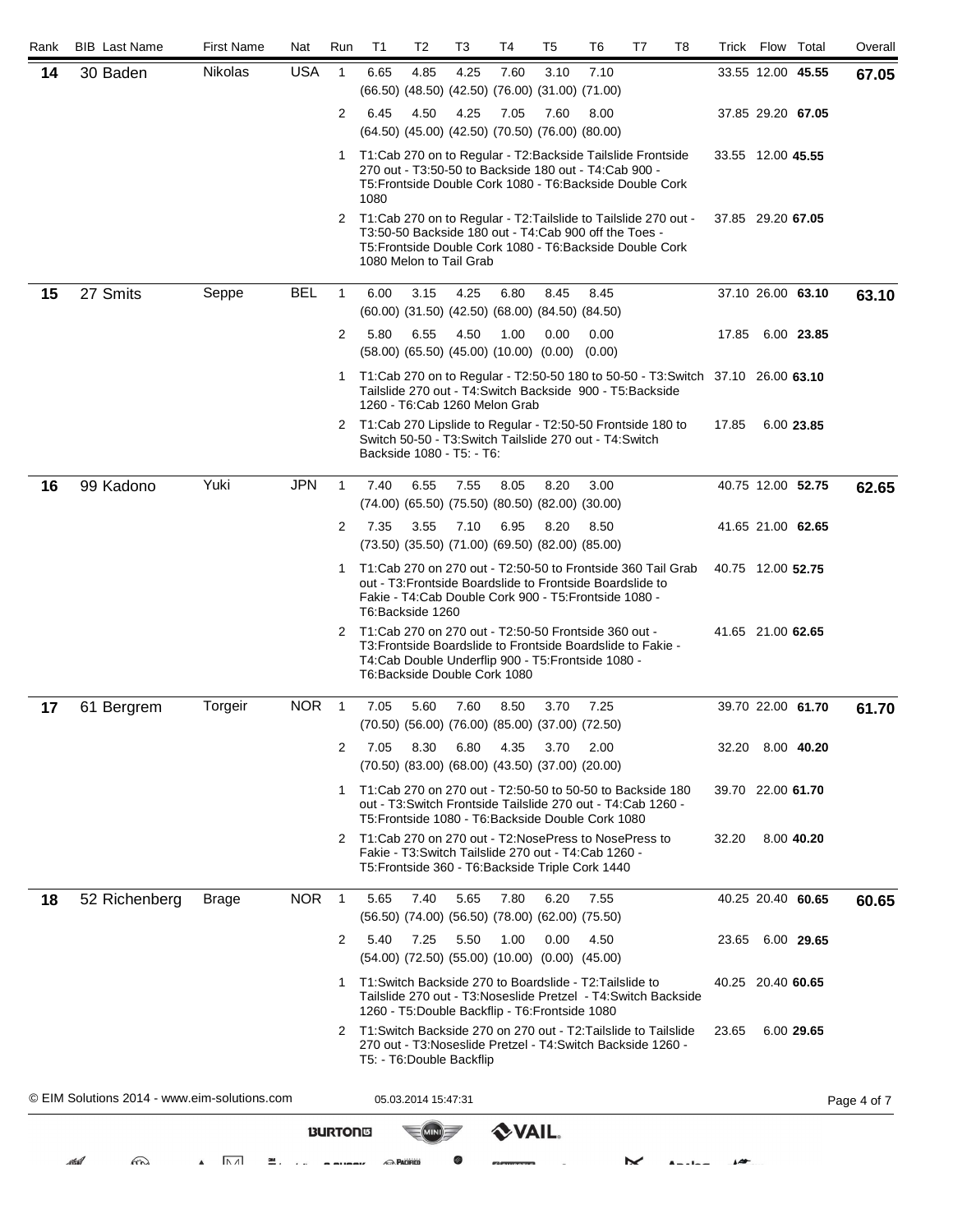| Rank | <b>BIB</b> Last Name                         | <b>First Name</b>     | Nat              | Run            | T1                                                                                                                                     | T2                  | T3   | T4          | T5                                                                                                                     | T6   | T7 | T8 |                   | Trick Flow Total |                   | Overall     |
|------|----------------------------------------------|-----------------------|------------------|----------------|----------------------------------------------------------------------------------------------------------------------------------------|---------------------|------|-------------|------------------------------------------------------------------------------------------------------------------------|------|----|----|-------------------|------------------|-------------------|-------------|
| 19   | 63 Nicholls                                  | Jamie                 | <b>GBR</b>       | $\overline{1}$ | 6.90                                                                                                                                   | 5.95                | 4.40 | 7.90        | 5.10<br>(69.00) (59.50) (44.00) (79.00) (51.00) (60.50)                                                                | 6.05 |    |    |                   |                  | 36.30 23.20 59.50 | 59.50       |
|      |                                              |                       |                  | $\overline{2}$ | 8.00                                                                                                                                   | 5.25                | 6.10 | 8.00        | 5.00<br>(80.00) (52.50) (61.00) (80.00) (50.00) (42.50)                                                                | 4.25 |    |    |                   |                  | 36.60 9.00 45.60  |             |
|      |                                              |                       |                  |                | 1 T1: Switch Hardway 450 on - T2: Tailslide to Tailslide 270 out -                                                                     |                     |      |             | T3:50-50 Backside 180 out - T4:Cab 1080 - T5:Switch<br>Backside 900 - T6: Backside Double Cork 1080                    |      |    |    | 36.30 23.20 59.50 |                  |                   |             |
|      |                                              |                       |                  | 2              | T1:Cab 450 Hardway on - T2:Tailslide to Tailslide 270 out -                                                                            |                     |      |             | T3:50-50 Backside 540 out - T4:Cab 1080 - T5:Switch<br>Backside 900 - T6: Backside Double Cork 1080                    |      |    |    | 36.60             |                  | 9.00 45.60        |             |
| 20   | 106 Eberhardt                                | Max                   | CAN              | $\overline{1}$ | 6.60                                                                                                                                   | 2.10                | 4.25 | 6.10        | 6.00<br>$(66.00)$ $(21.00)$ $(42.50)$ $(61.00)$ $(60.00)$ $(71.00)$                                                    | 7.10 |    |    |                   |                  | 32.15 24.20 56.35 | 56.90       |
|      |                                              |                       |                  | $\overline{2}$ | 4.00                                                                                                                                   | 4.40                | 4.30 | 6.35        | 6.20<br>(40.00) (44.00) (43.00) (63.50) (62.00) (72.50)                                                                | 7.25 |    |    |                   |                  | 32.50 24.40 56.90 |             |
|      |                                              |                       |                  | 1              | T1:Gap to 50-50 Frontside 360 out - T2:Backside Noseslide to 32.15 24.20 56.35<br>Double Cork 1080 Mute Grab                           |                     |      |             | Backside Noseslide - T3:50-50 to 50-50 Backside 180 out -<br>T4:Cab Double Cork 900 - T5:Double Backflip - T6:Backside |      |    |    |                   |                  |                   |             |
|      |                                              |                       |                  | 2              | T1:Gap to NosePress - T2:Boardslide to Boardslide - T3:50-50 32.50 24.40 56.90<br>to 50-50 Backside 180 out - T4:Cab Double Cork 900 - |                     |      |             | T5: Double Backflip - T6: Backside Double Cork 1080                                                                    |      |    |    |                   |                  |                   |             |
| 21   | 42 Josey                                     | Chase                 | <b>USA</b>       | $\mathbf{1}$   | 3.15                                                                                                                                   | 5.10                | 5.25 | 5.85        | 1.00<br>$(31.50)$ $(51.00)$ $(52.50)$ $(58.50)$ $(10.00)$ $(0.00)$                                                     | 0.00 |    |    | 20.35             |                  | 8.00 28.35        | 54.30       |
|      |                                              |                       |                  | 2              | 4.40                                                                                                                                   | 5.50                | 5.25 | 6.00        | 5.50<br>$(44.00)$ $(55.00)$ $(52.50)$ $(60.00)$ $(55.00)$ $(60.50)$                                                    | 6.05 |    |    |                   |                  | 32.70 21.60 54.30 |             |
|      |                                              |                       |                  | 1              | T1:Cab 270 on - T2:Boardslide to Boardslide to Frontside 270<br>T5: Backside 1080 - T6:                                                |                     |      |             | out - T3:50-50 Backside 180 to Switch 50-50 - T4:Cab 900 -                                                             |      |    |    | 20.35             |                  | 8.00 28.35        |             |
|      |                                              |                       |                  | 2              | T1:Cab 270 on 270 out - T2:Tailslide to Tailslide 270 out -<br>1080                                                                    |                     |      |             | T3:50-50 Backside 180 to Switch 50-50 - T4:Cab 1080 -<br>T5:Switch Backside Rodeo 540 - T6:Backside Double Cork        |      |    |    | 32.70 21.60 54.30 |                  |                   |             |
| 22   | 74 Røisland                                  | Mons                  | <b>NOR</b>       | $\overline{1}$ | 8.55                                                                                                                                   | 6.60                | 3.55 | 4.35        | 5.55<br>$(85.50)$ $(66.00)$ $(35.50)$ $(43.50)$ $(55.50)$ $(49.50)$                                                    | 4.95 |    |    |                   |                  | 33.55 16.40 49.95 | 49.95       |
|      |                                              |                       |                  | 2              | 8.90                                                                                                                                   | 8.80                | 4.55 | 6.80        | 7.05<br>(89.00) (88.00) (45.50) (68.00) (70.50) (20.00)                                                                | 2.00 |    |    |                   |                  | 38.10 8.00 46.10  |             |
|      |                                              |                       |                  | -1             | T1:Switch Backside 270 on - T2:Cab Tailslide Frontside 270                                                                             |                     |      |             | out - T3:50-50 Backside 180 out - T4: Frontside 900 -<br>T5: Switch Backside 900 - T6: Frontside 1080                  |      |    |    | 33.55 16.40 49.95 |                  |                   |             |
|      |                                              |                       |                  | 2              | T1: Switch Backside 270 on 270 out - T2: Boardslide to                                                                                 |                     |      |             | Tailslide 270 out - T3:50-50 Backside 180 out - T4:Cab 1080 -<br>T5:Switch Backside 1260 - T6:Frontside 1080           |      |    |    | 38.10             |                  | 8.00 46.10        |             |
| 23   | 121 Beauchemin                               | Eric                  | <b>USA</b>       | $\overline{1}$ | 8.40                                                                                                                                   | 8.50                | 6.20 | 7.20        | 3.00<br>$(84.00)$ $(85.00)$ $(62.00)$ $(72.00)$ $(30.00)$ $(25.00)$                                                    | 2.50 |    |    | 35.80             |                  | 8.00 43.80        | 44.80       |
|      |                                              |                       |                  | 2              | 8.20                                                                                                                                   | 8.50                | 6.35 | 7.50        | 3.00<br>$(82.00)$ $(85.00)$ $(63.50)$ $(75.00)$ $(30.00)$ $(32.50)$                                                    | 3.25 |    |    | 36.80             |                  | 8.00 44.80        |             |
|      |                                              |                       |                  |                | 1 T1: Switch Gap to Lipslide 270 out - T2: Half Cab 50-50 to 50-                                                                       |                     |      |             | 50 Backside 360 out - T3:Tailslide 270 out - T4:Frontside<br>1080 - T5: Backside Double Cork 1260 - T6: Frontside 1260 |      |    |    | 35.80             |                  | 8.00 43.80        |             |
|      |                                              |                       |                  | 2              | T1:Switch Tailslide 270 out - T2:Half Cab 50-50 to 50-50<br>T5:Backside 1260 - T6:Cab 900                                              |                     |      |             | Backside 360 out - T3: Tailslide 270 out - T4: Frontside 1080 -                                                        |      |    |    | 36.80             |                  | 8.00 44.80        |             |
|      | © EIM Solutions 2014 - www.eim-solutions.com |                       |                  |                |                                                                                                                                        | 05.03.2014 15:47:31 |      |             |                                                                                                                        |      |    |    |                   |                  |                   | Page 5 of 7 |
|      |                                              |                       |                  | <b>BURTONS</b> |                                                                                                                                        |                     |      | <b>VAIL</b> |                                                                                                                        |      |    |    |                   |                  |                   |             |
|      | m<br>athel                                   | $\overline{ \Lambda}$ | $\frac{3M}{2}$ . |                | <b>RACIFICO</b>                                                                                                                        |                     |      |             |                                                                                                                        |      | ⋉  |    |                   |                  |                   |             |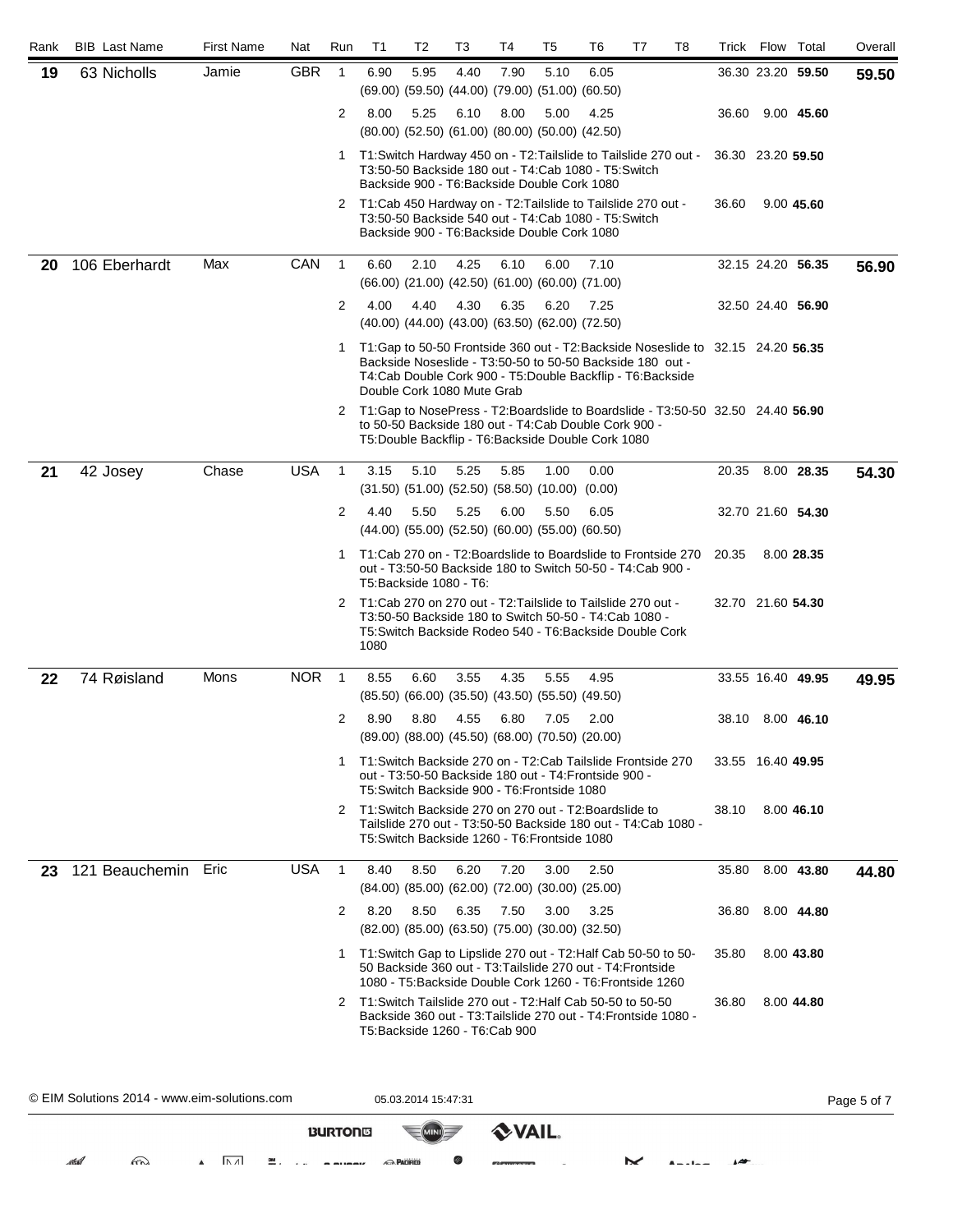| Rank | <b>BIB</b> Last Name | <b>First Name</b> | Nat        | Run            | T <sub>1</sub>   | T <sub>2</sub> | T3                                                                  | T4   | T5   | T6                                                                                                                                                                                                    | T7 | T8 | Trick Flow Total |      |            | Overall |
|------|----------------------|-------------------|------------|----------------|------------------|----------------|---------------------------------------------------------------------|------|------|-------------------------------------------------------------------------------------------------------------------------------------------------------------------------------------------------------|----|----|------------------|------|------------|---------|
| 24   | 72 Ciccarelli        | Michael           | CAN        | $\overline{1}$ | 7.30             | 7.85           | 5.00<br>$(73.00)$ $(78.50)$ $(50.00)$ $(80.00)$ $(44.00)$ $(20.00)$ | 8.00 | 4.40 | 2.00                                                                                                                                                                                                  |    |    | 34.55            |      | 8.00 42.55 | 42.55   |
|      |                      |                   |            | 2              | 4.40             | 6.40           | 5.00<br>(44.00) (64.00) (50.00) (10.00) (0.00) (54.00)              | 1.00 | 0.00 | 5.40                                                                                                                                                                                                  |    |    | 22.20            |      | 6.00 28.20 |         |
|      |                      |                   |            | $\mathbf{1}$   |                  |                |                                                                     |      |      | T1:Cab 180 on Backside 360 out - T2:50-50 to 50-50 to<br>Frontside 360 out - T3:50-50 to Backside 180 out -<br>T4:Cab1080 - T5:Frontside 900 - T6:Backside 1080                                       |    |    | 34.55            |      | 8.00 42.55 |         |
|      |                      |                   |            | 2              |                  |                | T5: T6: Backside 1080                                               |      |      | T1: Half Cab 50-50 Backside 360 out - T2: 50-50 to 50-50<br>Backside 360 out - T3: Boardslide to Fakie - T4: Cab 1260 -                                                                               |    |    | 22.20            |      | 6.00 28.20 |         |
| 25   | 87 Normandin         | Zach              | <b>USA</b> | $\mathbf{1}$   | 5.95             | 7.15           | 3.75<br>$(59.50)$ $(71.50)$ $(37.50)$ $(64.00)$ $(10.00)$ $(27.50)$ | 6.40 | 1.00 | 2.75                                                                                                                                                                                                  |    |    | 27.00            |      | 8.00 35.00 | 40.75   |
|      |                      |                   |            | $\overline{2}$ | 6.20             | 7.85           | 3.85<br>(62.00) (78.50) (38.50) (66.50) (62.00) (20.00)             | 6.65 | 6.20 | 2.00                                                                                                                                                                                                  |    |    | 32.75            |      | 8.00 40.75 |         |
|      |                      |                   |            | 1              |                  |                | T5: Frontside 1080 - T6: Method Air                                 |      |      | T1: Frontside 270 on to Fakie - T2: Cab Boardslide to Regular - 27.00<br>T3:50-50 Backside 180 out - T4:Cab Double Cork 900 -                                                                         |    |    |                  |      | 8.00 35.00 |         |
|      |                      |                   |            |                | 1080             |                |                                                                     |      |      | 2 T1: Frontside 270 on to Regular - T2: Boardslide to Boardslide<br>270 out - T3:50-50 Backside 180 out - T4:Cab Double<br>Underflip 900 - T5: Frontside 1080 - T6: Backside Double Cork              |    |    | 32.75            |      | 8.00 40.75 |         |
| 26   | 92 Stassel           | Ryan              | <b>USA</b> | $\mathbf{1}$   | 6.20             | 3.95           | 6.40<br>(62.00) (39.50) (64.00) (59.50) (68.00) (20.00)             | 5.95 | 6.80 | 2.00                                                                                                                                                                                                  |    |    | 31.30            |      | 8.00 39.30 | 39.30   |
|      |                      |                   |            | $\overline{2}$ | 1.25             | 1.25           | 1.00<br>$(12.50)$ $(12.50)$ $(10.00)$ $(0.00)$ $(38.00)$ $(21.00)$  | 0.00 | 3.80 | 2.10                                                                                                                                                                                                  |    |    | 9.40             |      | 3.00 12.40 |         |
|      |                      |                   |            |                | 1260             |                |                                                                     |      |      | T1:Backside 270 on 270 out - T2:Switch Tailslide to Tailslide - 31.30<br>T3: Switch 50-50 to Switch Frontside Boardslide - T4: Switch<br>Backside 900 - T5: Frontside 1080 - T6: Backside Double Cork |    |    |                  |      | 8.00 39.30 |         |
|      |                      |                   |            | 2              | 180              |                |                                                                     |      |      | T1:Backside 270 on - T2:Switch Boardslide to Regular - T3:50- 9.40<br>50 to 50-50 - T4: - T5: Frontside 360 Tail Grab - T6: Backside                                                                  |    |    |                  |      | 3.00 12.40 |         |
| 27   | 24 James             | Scotty            | <b>AUS</b> | $\mathbf{1}$   | 4.10             | 6.90           | 4.05<br>$(41.00)$ $(69.00)$ $(40.50)$ $(62.50)$ $(49.00)$ $(15.00)$ | 6.25 | 4.90 | 1.50                                                                                                                                                                                                  |    |    | 27.70            |      | 9.00 36.70 | 36.70   |
|      |                      |                   |            | 2              |                  |                |                                                                     |      |      |                                                                                                                                                                                                       |    |    | 0.00             | 0.00 | 0.00       |         |
|      |                      |                   |            |                |                  |                |                                                                     |      |      | 1 T1: Gap to Frontside Lipslide - T2: 50-50 to Frontside Tailslide<br>270 out - T3:50-50 to Backside 180 out - T4:Cab Double Cork<br>900 - T5: Frontside 1080 - T6: Backside Triple Cork 1440         |    |    | 27.70            |      | 9.00 36.70 |         |
| 28   | 80 Korpi             | Janne             | <b>FIN</b> | $\mathbf{1}$   | 6.80             | 6.00           | 5.10<br>$(68.00)$ $(60.00)$ $(51.00)$ $(69.00)$ $(20.00)$ $(0.00)$  | 6.90 | 2.00 | 0.00                                                                                                                                                                                                  |    |    | 26.80            |      | 8.00 34.80 | 34.80   |
|      |                      |                   |            | 2              | 5.65             | 7.20           | 5.40<br>$(56.50)$ $(72.00)$ $(54.00)$ $(10.00)$ $(0.00)$ $(10.00)$  | 1.00 | 0.00 | 1.00                                                                                                                                                                                                  |    |    | 20.25            |      | 3.00 23.25 |         |
|      |                      |                   |            | 1              |                  |                | T5:Backside 1260 - T6:                                              |      |      | T1:Gap to 270 on 270 out - T2:50-50 to Backside Boardslide -<br>T3:50-50 to Frontside Boardslide - T4: Frontside 1080 -                                                                               |    |    | 26.80            |      | 8.00 34.80 |         |
|      |                      |                   |            | 2              | T6: Straight Air |                |                                                                     |      |      | T1:Cab 270 on 270 out - T2:50-50 to Boardslide - T3:50-50 to<br>Frontside Boardslide 270 out - T4: Frontside 1080 - T5: -                                                                             |    |    | 20.25            |      | 3.00 23.25 |         |

© EIM Solutions 2014 - www.eim-solutions.com 05.03.2014 15:47:31 Page 6 of 7**VAIL. BURTONS** MINI atlal  $m$  $\blacksquare$ **M** . . . **n** munny **RACIFICO** Ø  $M$  Ander  $M$  $A$  $\mathcal{L}_{\text{max}}$